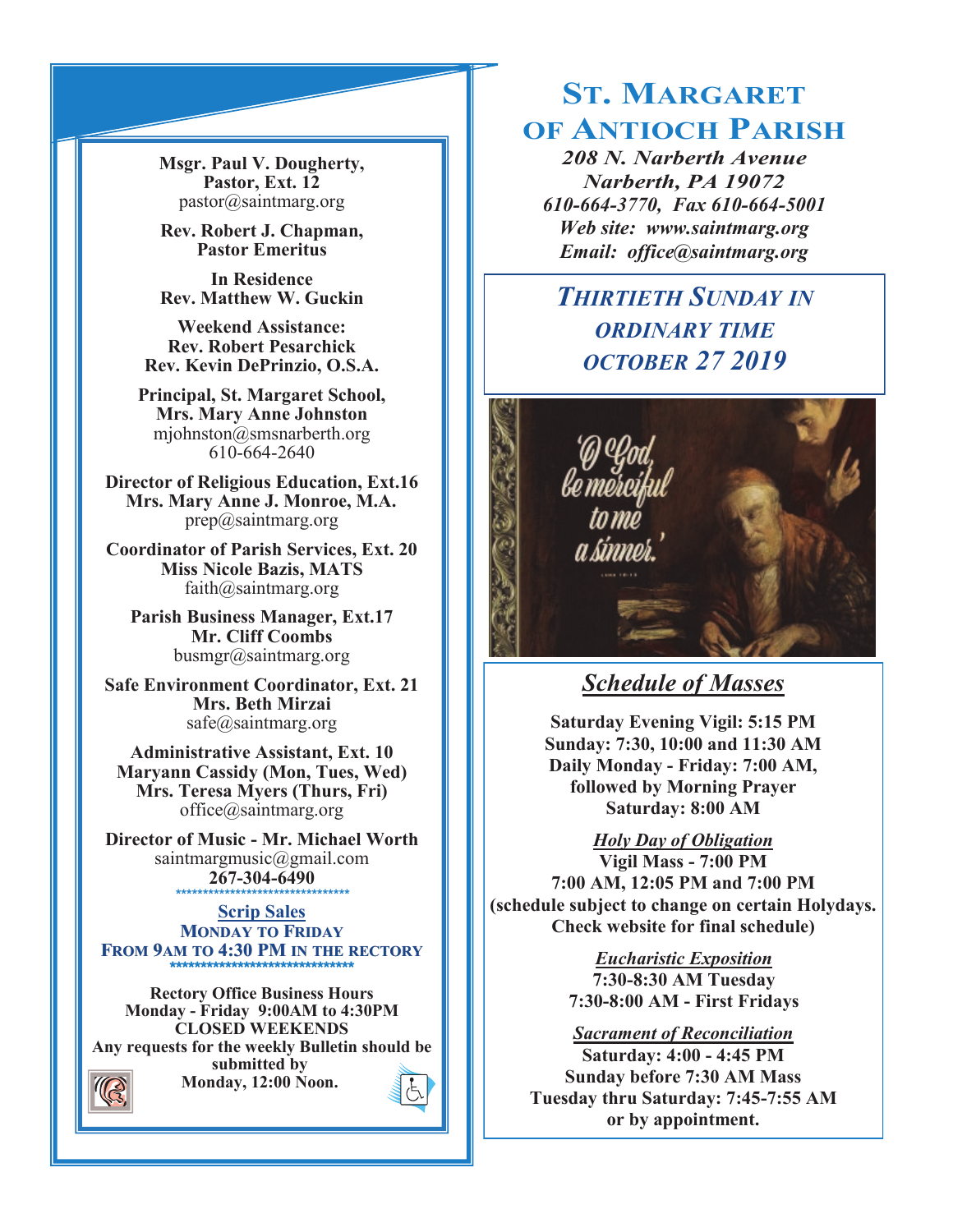## *THIRTIETH SUNDAY IN ORDINARY TIME*

#### *Reflection by Rev. Leonard N. Peterson*

 This weekend features a gospel passage in which Jesus tells another one of His matchless parables that includes a key element in all real prayer: humility. The story includes an indictment of those who were "self-righteous." That word describes a person who is "smugly moralistic and intolerant of the opinions and behavior of others." I dislike that definition, not because of any inaccuracy, but because it accurately describes me at times. Not something to brag about at all.

 I have this pet description of myself and most people as having in our minds an imaginary courtroom where we are both prosecutor and judge. We diagnose the failure of someone we know, for example, to be Christlike. Then we "pounce and pronounce" on them with a clear and harsh verdict of "guilty," all the while hinting quite broadly that we never act that way ourselves. This applies to celebrities, wellknown politicians and their political parties, our fellow family members, the hierarchy of the Church, our pastors, and nearly anybody we care to name.

 And then along comes Our Lord with a devastating parable featuring a man much like ourselves who is obviously so wrong, so full of pride as to be disgusting. To top it off, he is contrasted with his opposite, a virtuous and humble man who mouths a heartfelt request of his God. Obviously, we know which man Our Lord the Storyteller favors.

 Listen again to that tax collector in the back of the room that could well teach a college course in prayer. He says "O God, be merciful to me, a sinner." Just eight words. But worth more than eighteen or eighty in describing a perfect attitude when addressing our all-holy God. We know of the greedy practice of many a Jewish tax collector in those days, ostensibly working for the Romans but secretly working for themselves by overcharging taxpayers. The man in the parable is a wonderful exception. We admire him. We want to be like him. He would know the truth of today's Responsorial Psalm: "The Lord hears the cry of the poor."

 In the meantime, we trust in God to help us improve each day to be more like the person He had in mind when He created us. Of course, we have to live with people who are the opposite of that taxpayer, who seem to be everywhere. Sometimes we delight when they get their comeuppance. Like the man in this story published in "The Los Angeles Times."

 A flight cancellation had resulted in a long line of travelers trying to get booked on another flight. One man in the line grew increasingly impatient with the slow-moving line. Suddenly, he pushed his way to the front and angrily demanded a first-class ticket on the next available flight. "I'm sorry," said the ticket agent, "but I'll have to first take care of the people who were ahead of you in the line."

 The irate man then pounded his fist on the ticket counter, saying, "Do you have any idea who I am?" Whereupon the ticket agent picked up the public address microphone and said, "Attention please! There is a gentleman at the ticket counter who does not know who he is. If there is anyone in the airport who can identify him, please come to the counter." Hearing this, the man retreated, and the people waiting in line burst into applause.

## **Mass Intentions**

**MONDAY, October 28 7:00 AM Oleg Zargarian**

**TUESDAY, October 29 7:00 AM Margaret & Thomas Costello**

**WEDNESDAY, October 30 7:00 AM Jean Funkhouser**

**THURSDAY, October 31 7:00 AM Scorzetti Family**

**FRIDAY, November 1 7:00 AM John Le 12:05 PM Jean Funkhouser 7:00 PM Mary C. Box**

**SATURDAY, November 2 8:00 AM Lorraine Bizzarri**

**Msgr. Dougherty offers a Mass each Sunday for all the parishioners and for those enrolled in the church memorial fund.**

| <b>THE STEWARDSHIP REPORT</b>              |    |          |
|--------------------------------------------|----|----------|
| <b>Weekend of October 20, 2019:</b>        |    | \$10,973 |
| <b>Including Electronic Funds Transfer</b> | S  | 671      |
| Mail In:                                   |    | \$1,627  |
| <b>Parish On Line:</b>                     | S. | 2,055    |
| <b>Envelopes:</b>                          |    | 197      |

**Collection for Mission Sunday \$3,569**

**The Weekend of October 21, 2018: \$9,239**

**I sincerely thank you for continuing to live faithful stewardship. God bless you and your families.** *Msgr. Dougherty*

**ONLINE GIVING** - Saint Margaret Parish<br>has arranged a secure method of online has arranged a secure method of online giving. You can set up all your second collections in advance. Create or login to your Parish Giving account by going to the Parish website and clicking on the logo at the lower right or **<https://tinyurl.com/StMargGiving>**.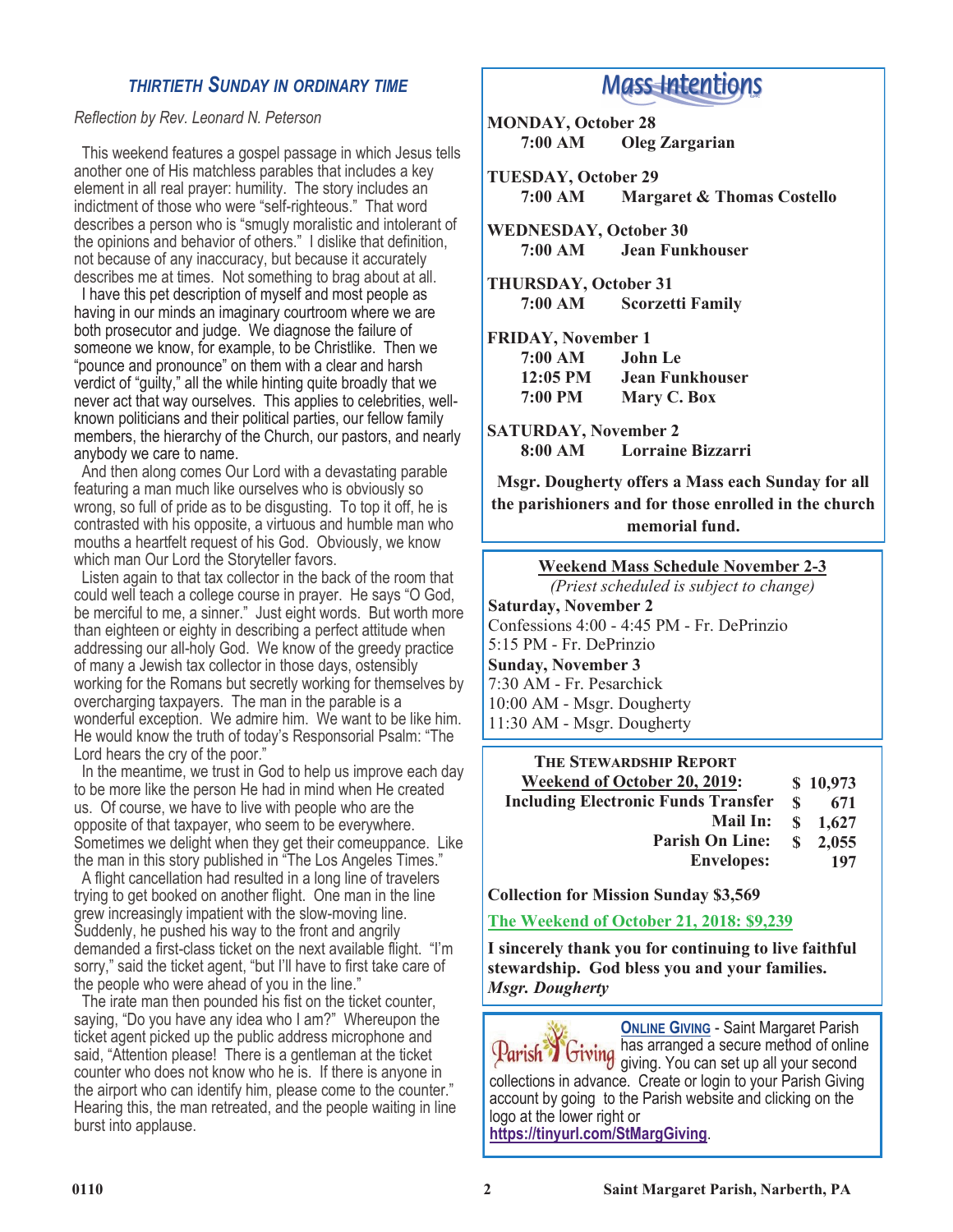## Parish Theme for 2019 - 2020 The Family: a Communion of Life and Love

## **From the Pastor**

**Synopsis of Pastoral Council Meeting of October 9, 2019** – The members of the Council are: Nicole Bazis, Bess Combs-Chmielewski, George Gazella, Marybeth Hagan, Robert McCairns, Mary Anne Monroe, Bruce Fay, Martha Ortiz, Monica Romeo, Teresa Albers and April Gordon. The Council discussed an article on helping families to share the faith among themselves. Some items considered at the meeting: a) The enrollment at the School is 300 (170 from St. Margaret parish; 65 from other Catholic Parishes; 65 non-Catholic). The PREP (Parish Religious Education Program) enrollment is about 180 from grades 1 through 7. b) There is one adult currently in our Rite of Christian Initiation of Adults. c) Forty Hours Eucharistic Devotions will be on Nov.  $17 - 19$ . Deacon John Lozano will preach on the relationship of the Eucharist to Family Life. d) At the recommendation of a Lower Merion Police safety officer, a handout will be distributed at Mass to alert people to the Church exits in a time of emergency. e) Capital improvements this summer were: a gate for the back schoolyard; a new set of security doors and a card swipe entry system in the School; some renovation of two offices in the rectory; and some pointing will soon be done on one wall of the Church. f) Father Dennis Gill, the director of the Office for Divine Worship for the Archdiocese recently visited, praised the beauty of our Church and recommended a few changes to some of the liturgical arrangements in our Church. Monsignor will speak to the Parish about this on Sunday, November 3. g) We are continuing to evaluate some improvements to our sound system. h) Nicole Bazis, the coordinator of Parish Services, explained her work on social media for the Parish and presented her thoughts and efforts at Youth Ministry. i.) Consideration was given to having a Parish Directory. Nicole will look into some ways that this might be able to be done online. j.) Evaluations as to how we can better utilize the Antioch Annex to meet our parish needs are continuing. An architect has been hired to gather input from a committee on how we use the Annex and to draw up some basic plans of how the Annex might be shaped to meet those needs.

**Mass for Anointing of the Sick** – This Sunday, October 27, the 11:30 am Mass will include the Anointing of the Sick.

**Reboot Revisited: Love Yourself** – The first practice that Chris Stefanick recommended on living our faith is: Love yourself. The Lord told us to love others as we love ourselves. So if we are to truly love others, we need first to have a healthy love for ourselves. One important aspect of caring for ourselves is getting enough sleep. I recall reading a spiritual poem years ago that began with the words, "God loves the man who sleeps." The author's point was that we have to learn to put things in God's hands. There is only so much we can do as limited human beings. We shouldn't overwork as if everything depended on us. We do what we can, then put things in God's loving hands. Sleep is an act of trust. It is laying aside our own efforts and leaving the rest to God. Studies show that a lack of sufficient sleep is the cause of many problems from health issues to accidents. Take care of yourself, get enough sleep, so that you can be better refreshed and renewed to serve the Lord and others.

**Catholic Charities Appeal 2019** – As of Oct. 17, 159 of our parishioners have donated a total of \$60,146 toward our goal of \$84,835. If you have not yet done so, please consider making a donation to this important Archdiocesan collection to fund many Archdiocesan programs that serve the needy in our Philadelphia area and help us to proclaim the gospel.

**Church Teaching: In the Image of God** – Of all visible creatures only man is able to know and love his creator. He is the only creature on earth that God has willed for its own sake, and he alone is called to share, by knowledge and love, in God's own life....Being in the image of God the human individual possesses the dignity of a person, who is not just something, but someone. He is capable of self-knowledge, of self-possession and of freely giving himself and entering into communion with other persons. And he is called by grace to a covenant with his Creator, to offer him a response of faith and love that no other creature can give in his stead. (from the Catechism of the Catholic Church)

**Spiritual Thought** – I threw to the right and the left to my little birds the good seed that the good God puts in my little hand. And then, the seed does what it will! I don't concern myself about it. Sometimes the results are as if I had thrown nothing; other times, something good results. But the good God says to me, "Give, give always without concerning yourself with results." (St. Therese of Lisieux, on working with the Carmelite novices)

**A Little Humor** – A man got fired from his job sorting rocks at the quarry because he was taking everything for granite.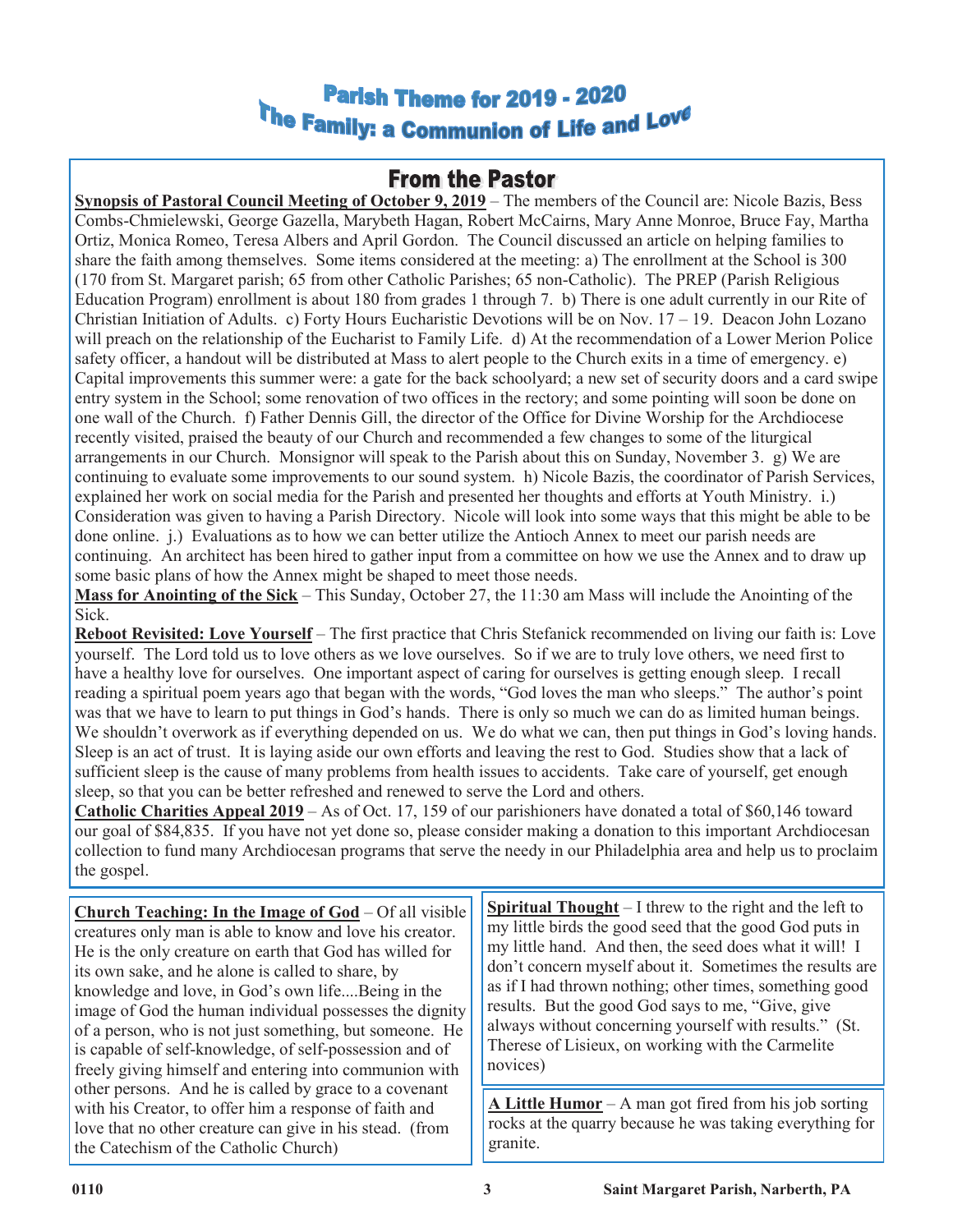

# **St Margaret School**

**SAVE THE DATES**: **March 14, 2020 - Maggie's Pub** will be back for St. Patty's Day ! In lieu of Bluefest, this year, the HSA will present "Maggie's Pub" - a great night of food and drink and dancing in our gym. Plus, we will have DUELING PIANOS! This is a fundraiser as well as a great community builder, so please save the date! A planning meeting will take place in November. Stay tuned for more details.

## **MUFFINS WITH MOMS**

Last week our SMS celebrated our annual "Muffins with Moms." This event was held in our cafeteria with coffee, juice, fruit and all variety of muffins. This was a huge success! A giant "thank you" goes out to Mr. & Mrs. Arnoldi and our SMS dads who helped make the morning of October 18<sup>th</sup> so special for all. The children and moms all had a wonderful time!

## **CLASSROOM NEWS**

**Grade 8:** The 8th grade is getting into the Halloween spirit...reading **Poe, Lovecraft, and Jacobs** and creating storyboards. They are planning for SMS's annual Halloween Parade in the gym for our students. Lastly, the 8<sup>th</sup> graders are getting excited for their field trip to the Hedgerow Theater (with the 6th and 7th grades) to enjoy **Tales from Poe**.

**Grade 2A&2B:** Our second graders just finished researching Planets. They found important facts and did a watercolor of their planet. They will begin a new research project soon on desert animals.

**K-C (Mrs. Cloud's Class**): Kindergarten C made Shape Scarecrows out of circles, triangles, squares and rectangles. They assembled their scarecrows and had to count how many of each shape they used. A little of art mixed with some math!

**Please let your friends and neighbors know about our upcoming St Margaret School Open Houses**

We are welcoming new families to visit this fall on some of our Wednesdays, 9 am to 11 am:

November 6 or 20  $(1<sup>st</sup> \& 3<sup>rd</sup> Wednesday)$ December 4, 11, or 18 (Walk in any Wednesday)

## **[Learn More About St. Margaret School](https://forms.gle/odTP2Ck1i9PN6wLd6) ([www.smsnarberth.org](http://www.smsnarberth.org) or email [info@smsnarberth.org.](mailto:info@smsnarberth.org))**



**Wanted**: Box tops and used ink cartridges benefit our school in so many ways! By collecting these, we are able to earn money that will benefit our school! We couldn't do it without the support of our parents, the parish community and faculty and staff. During these "fall cleaning" months, don't forget to cut out your box tops, and any recycled ink cartridges and send them St. Margaret School. You may also place them in the back of the church. Thank you for your continued support.

**BAPTISM** 

#### **REGISTRATION FOR CYO BASKETBALL IS NOW OPEN**.

Anticipated teams are as follows: Boys Gr 5+6, 7+8; HS Boys Gr 9-10 , 11-12; Girls Gr 5+6, 7+8; HS Girls will depend on number of sign ups. All parish members who are age-grade eligible are eligible to play. Tryouts-practice will start after Nov 1 but no player may participate until registration process has been completed for him/her. [http://stmargaret.website.sportssignup.com](http://stmargaret.website.sportssignup.com/)



**We welcome into the Church**  *Juniper Ann Close daughter of Brendan and Jenna Close* Congratulations to the family on the Baptism of their child.

Waldron Mercy Academy is a Catholic, WALDRON MERC coeducational, independent school where

students from age 3 to grade 8 learn through the joy of discovery. Sponsored by the Sisters of Mercy, our students engage in service learning from the minute they step through our doors. A Waldron Mercy student graduates well-rounded, excelling academically and socially. Students are prepared to take on challenges through an enriched spiritual life and advanced technology.

 We invite you to attend an open house to learn more about the benefits of a Waldron Mercy education. Register for Tuesday, November 5 at 9:00 a.m by emailing our Director of Admissions, Sr. Joellen McDonnell, at [jmcdonnell@waldronmercy.org](mailto:jmcdonnell@waldronmercy.org) or by visiting www.waldronmercy.org.

Also we are looking for Adults who would be willing to help coach at any level. If there are any questions please contact Jim McNulty at  $imcrutv(\bar{a})$ novacare.com.

Sacred Heart Academy Bryn Mawr Upper SACRED HEART School Scholarship and Entrance exam ACADEMY will be given once more on Sunday, November 10. Please visit shabrynmawr.org to register.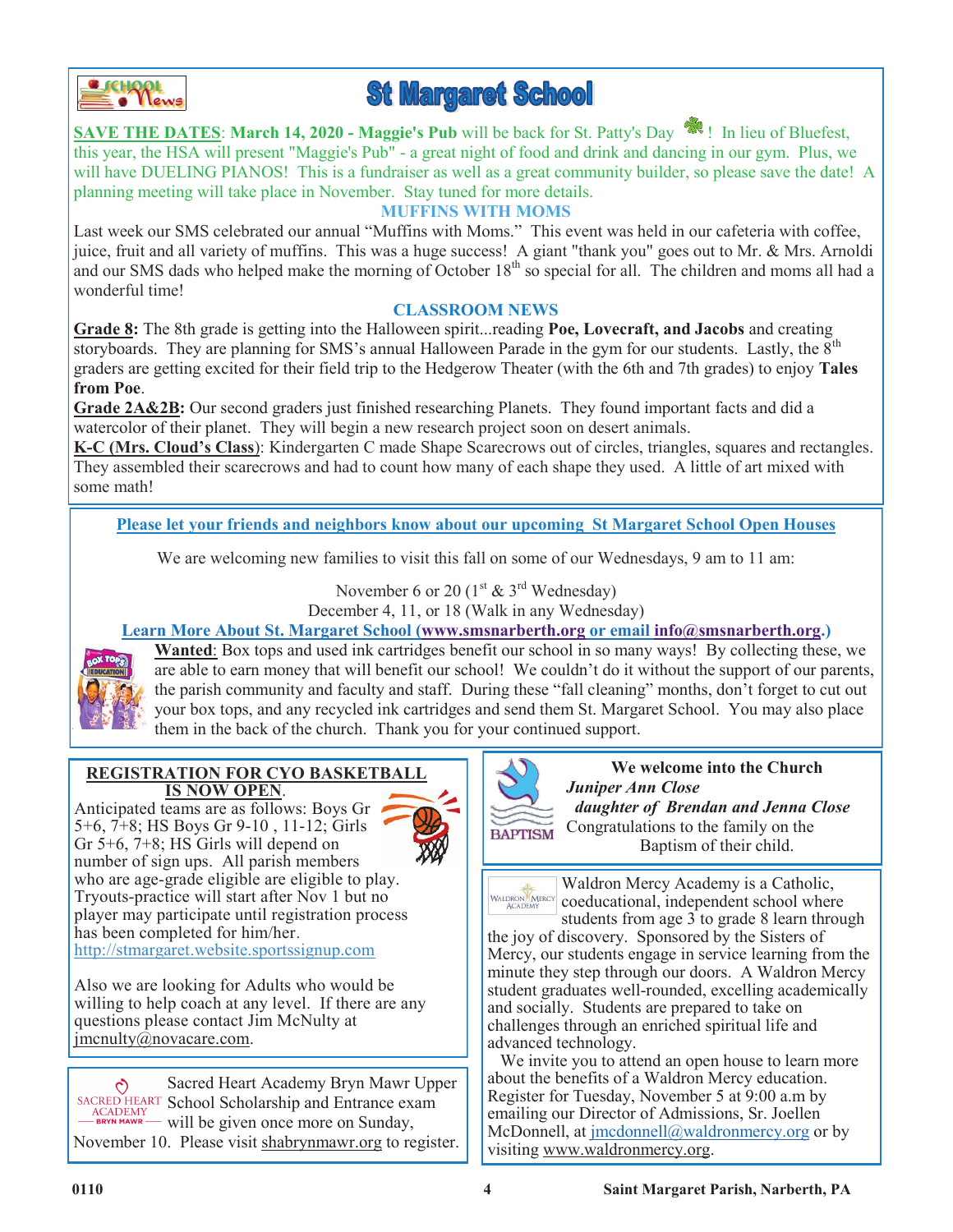## **Lankenau Ministry**



Next Sunday, November 3, is St. Margaret's weekend to take Holy Communion to the sick at the Lankenau. Group A is assigned but Group B is also welcome. If you cannot come this weekend, please try to exchange with someone. It is very important to get a replacement.



*Immaculata University* will host a light dinner and open house in Immaculata's Villa Maria Hall on Wednesday, October 30, at 5:30 PM. This event is designed for adult students interested in flexible

undergraduate and graduate programs. For more information, or to RSVP, please visit www.immaculata.edu/events.

*A Time Apart With Jesus to Grow in Your Spiritual Life* Our Lady's Missionaries of the Eucharist invite you to a special weekend retreat



November 1 - 3, 2019 at the Ave Maria Retreat House at the Shrine of Our Lady of Czestochowa, Doylestown, PA. For more information, please call 610-582-3333, email olme@olme.org, or visit www.olme.org.



## **Men's Retreat at Malvern**

Fr. George Rutler, a renowned "Golden Voice" orator, will lead an expected full house retreat on November 15-17 at the Malvern Retreat House. Fr. Rutler is a convert, author, expert commentator on

the Church of our day, a pastor and an EWTN contributor. He is the perfect antidote to the confusion rampant in our Church and culture today. Register online at Malvern Retreat House. \$250 suggested offering. Half price discount for all first-time retreatants. For more information, call Tim Murnane at 267-924-6127 or e-mail tmurnane44@gmail.com.



*The Spiritual Year of St. Charles Borromeo Seminary Presents Sunday sung Evening Prayer Saint Matthew Church, Conshohocken, PA*

*October 27, 2019 at 4:00 PM*

Exposition and Benediction of the Blessed Sacrament will follow. Join us!

**HELPING OTHER PEOPLE IN EMERGENCY Week of October 27, 2019 Pam Owsik 610-659-7021 Please call as early in the week as possible**.



**Duruflé Requiem Mass Saturday, Nov. 2, 2019 2:30 pm**

**Cathedral Basilica of Saints Peter and Paul** *"Requiem aeternam dona eis, Domine"*

The Cathedral Parish invites you to gather in communal remembrance of our loved ones who have gone before us.

The liturgical music ministry wishes to remember and pray for our deceased loved ones with Maurice Duruflé's *Requiem*, to be sung as part of the Holy Sacrifice of the Mass.

In order to experience the full beauty of this masterwork for chorus and orchestra, we are looking for donors to help financially support this music for the Mass. All who donate will be given the opportunity to have the names of deceased loved ones included in the *In Memoriam* section of the worship aid for this Mass.

For more information, please visit http://cathedralphila.org/music/durufle-requiem-mass/.



**Jason Evert is coming to: Saints Simon and Jude Church 8 Cavanaugh Court (Routes 3 and 352) West Chester, PA 19382**

On **November 13, 2019, from 7:00 to 9:00 PM**, come to a family-based event to learn about God's plan for human sexuality. Jason Evert will present the same liberating **"PURIFIED"** message that he has brought to more than a million teenagers on six continents. This is a rare opportunity for parents and teens and is open to those age 13 and older, teens and adults. One need not be Catholic to attend. *Confession will be available at 8:30 pm.* For information & tickets go to: simonandjude.org/purified or contact Marty at: email@simonandjude.org or 610-696-3624.

**Get your tickets today so you don't miss out!**



St. Edmond's Home The Women's Auxiliary of FOR CHILDREN **St. Edmond's Home** is ELEBRATING 100 YEARS:<br>Where Miracles Happen Every Day hosting their **80th Annual** 

**Cup Day** honoring Mr. Robert Shields of Shields Construction on **Saturday, November 16, 2019,** at **6:30 pm** at Overbrook Golf Club. For 100 years, St. Edmond's Home has provided care for medically fragile children, ages 6 weeks to 21 years, with severe or profound intellectual and physical disabilities. Tickets are \$125 per person which include cocktails, dinner stations, and music by Deja Blue. All proceeds go towards maintenance of the Home and to supplying nursing care and therapy aids for the children. To purchase tickets or make a donation, please go to womensauxsted.org. or call Stacie Bole 610 331-1720.